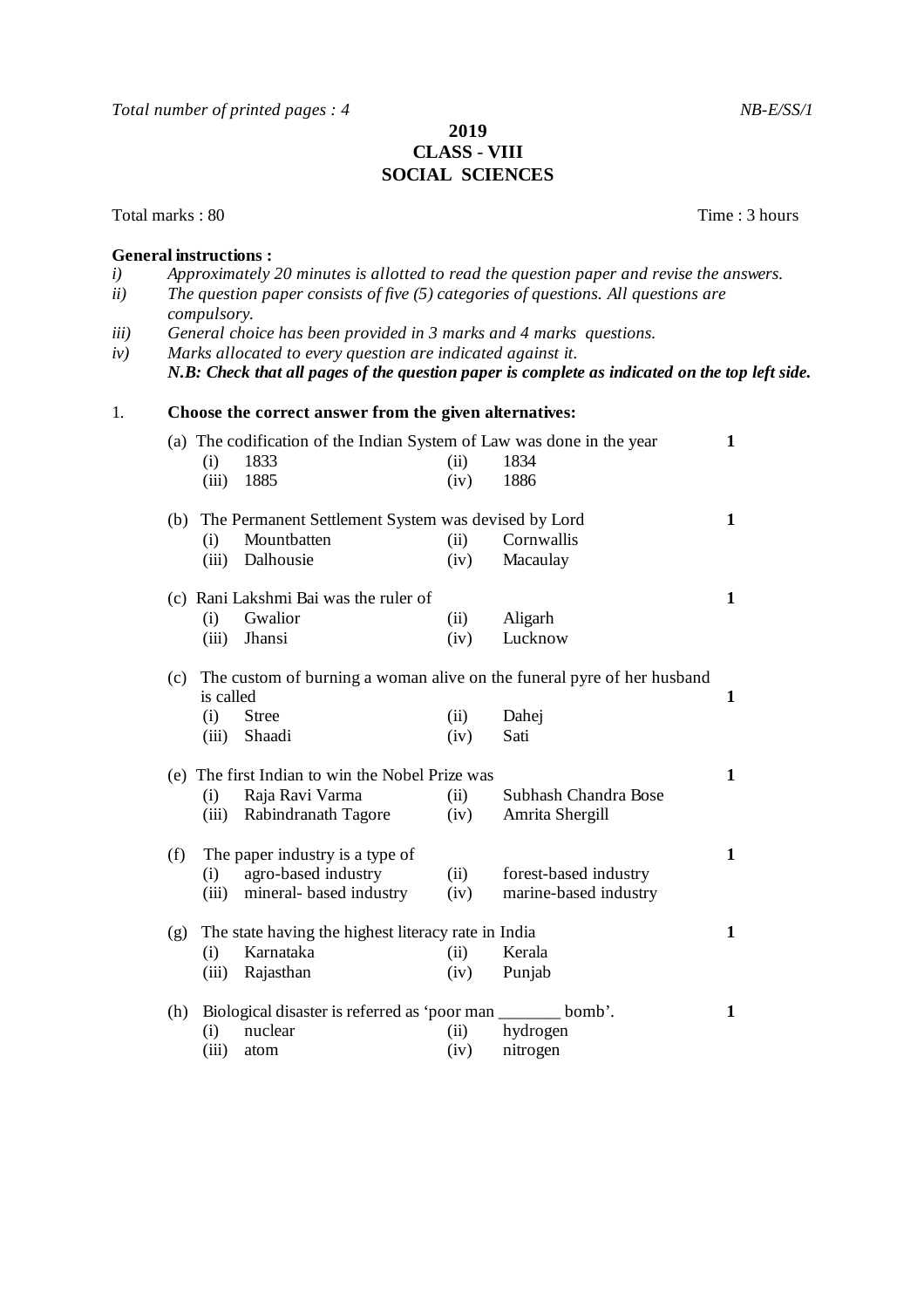|      |                                                                                                         | (i) The Untouchability (Offences) Act was passed in the year<br>1988<br>1977                                          |              | $\mathbf{1}$                               |              |
|------|---------------------------------------------------------------------------------------------------------|-----------------------------------------------------------------------------------------------------------------------|--------------|--------------------------------------------|--------------|
|      |                                                                                                         | (i)<br>$(iii)$ 1966                                                                                                   | (ii)<br>(iv) | 1955                                       |              |
|      |                                                                                                         | (i) Man-made lake, Govind Sagar is associated with                                                                    |              |                                            | $\mathbf{1}$ |
|      |                                                                                                         | Damodar Valley Project<br>(i)<br>(iii) Bhakra Nangal Project                                                          | (ii)<br>(iv) | Hirakud Project<br>Nagarjuna Sagar Project |              |
| 2.a. | State whether the following statements are true or false :                                              |                                                                                                                       |              |                                            | $1x6=6$      |
|      |                                                                                                         | (i) The Subsidiary Alliance System was introduced by Lord Wellesly.                                                   |              |                                            |              |
|      |                                                                                                         | (ii) In 1855, the British introduced railways in India.                                                               |              |                                            | (1)          |
|      |                                                                                                         | (iii) Ishwar Chandra Vidyasagar was a sincere social reformer.                                                        |              |                                            | (1)          |
|      | (iv) The Panchsheel Pact is a series of agreements between the People's<br>Republic of China and India. |                                                                                                                       |              |                                            | (1)          |
|      |                                                                                                         | (v) Tea requires well drained loamy soil on plain areas.                                                              |              |                                            | (1)          |
|      |                                                                                                         | (vi) The word 'law' is derived from a Latin word 'larg'.                                                              |              |                                            |              |
| b.   |                                                                                                         | Answer the following questions in one word or one sentence not<br>exceeding 15 words:                                 |              |                                            |              |
|      | (i)                                                                                                     | Who introduced the Policy of Doctrine of Lapse?                                                                       |              |                                            | (1)          |
|      | (ii)                                                                                                    | Mention any one problem faced by women during the 19 <sup>th</sup> century.                                           |              |                                            | (1)          |
|      |                                                                                                         | (iii) When was Nagaland formed as a separate state?                                                                   |              |                                            |              |
|      | (iv)                                                                                                    | Name two fibre crops grown in the world.                                                                              |              |                                            | (1)          |
|      | (v)                                                                                                     | Name the highest mountain range in Nagaland.                                                                          |              |                                            | (1)          |
|      |                                                                                                         | (vi) Write the full form of 'FIR'.                                                                                    |              |                                            | (1)          |
| 3.   | Answer the questions in about 20-30 words:                                                              |                                                                                                                       |              |                                            | $2x10=20$    |
|      | (i)                                                                                                     | What are Charter Acts?                                                                                                |              |                                            | (2)          |
|      | (ii)                                                                                                    | What was the Ryotwari System?                                                                                         |              |                                            | (2)          |
|      |                                                                                                         | (iii) What was the immediate cause of the revolt of 1857?                                                             |              |                                            | (2)          |
|      |                                                                                                         | (iv) Mention one point which shows that there were developments in art<br>during the $19th$ and early $20th$ century. |              |                                            | (2)          |
|      | (v)                                                                                                     | When and where was the first Naga People Convention held?                                                             |              |                                            | (2)          |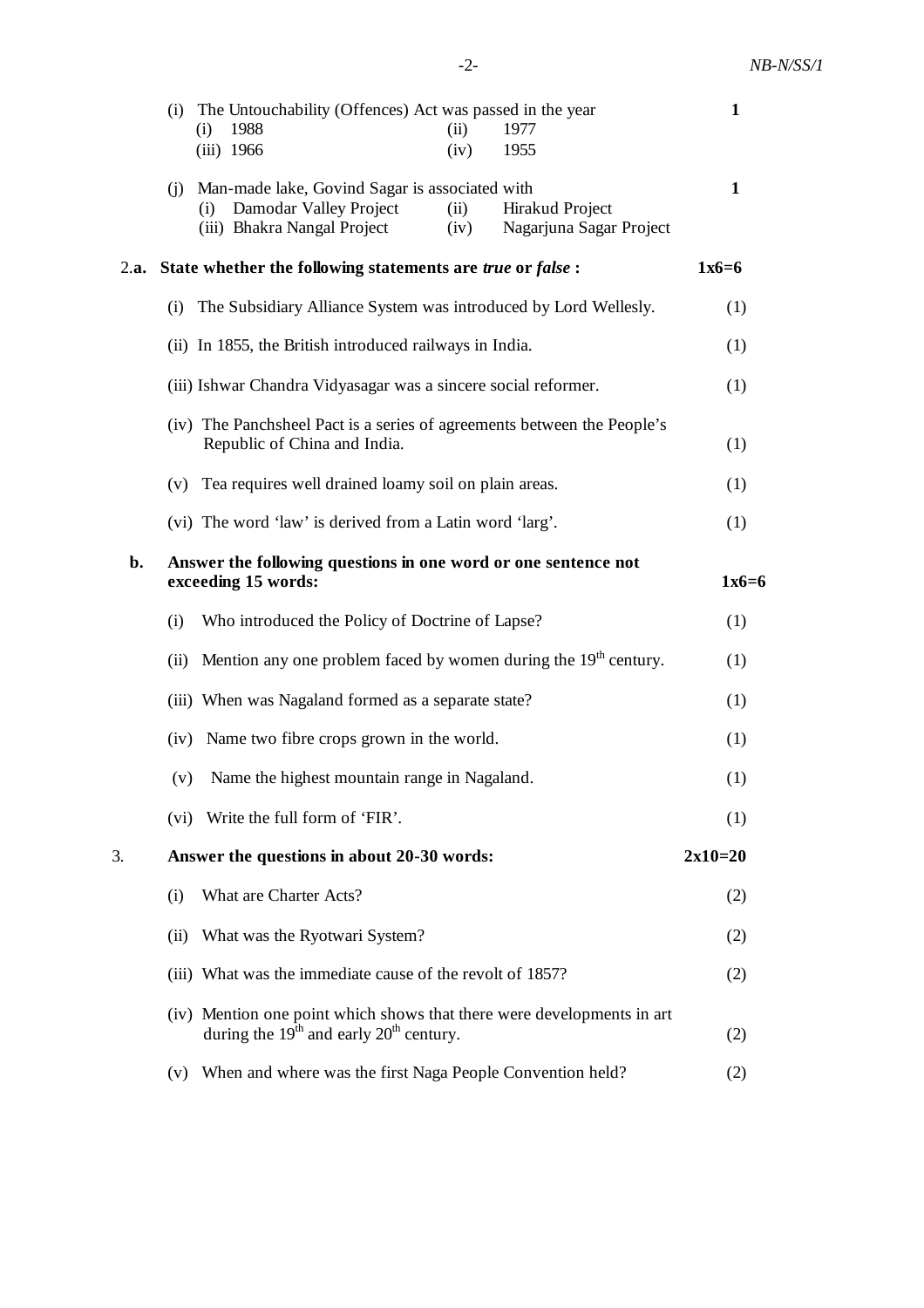| (vi) What is meant by manufacturing?                                                      | (2)       |  |  |
|-------------------------------------------------------------------------------------------|-----------|--|--|
| (vii) Differentiate between birth rate and death rate.                                    | (2)       |  |  |
| (viii) What are floods? How are they dangerous?                                           | $(1+1=2)$ |  |  |
| (ix) Who are manual scavengers?                                                           | (2)       |  |  |
| (x) Mention any two measures to control price rise.                                       | (2)       |  |  |
| Answer any six questions in about 35-45 words.                                            |           |  |  |
| What were the reasons for the introduction of railways by the British in<br>(i)<br>India? | (3)       |  |  |
| Why was the formation of NNC an important landmark in Naga History?<br>(ii)               | (3)       |  |  |
| Distinguish between intensive farming and extensive farming.<br>(iii)                     | (3)       |  |  |
| Distinguish between small-scale and large-scale industries.<br>(iv)                       | (3)       |  |  |
| Write a short note on information and technology industry.<br>(v)                         | (3)       |  |  |
| Write any two fundamental duties enlisted in the Constitution of India.<br>(vi)           | (3)       |  |  |
| (vii)<br>Mention three steps taken by the government to reduce poverty.                   | (3)       |  |  |
| (viii) List two provisions of the Regulatory Act of 1773.                                 | (3)       |  |  |
| $4x4=16$<br>Answer <i>any four</i> questions in about 50-70 words.                        |           |  |  |
| Why were the Indian states easily defeated by the British?<br>(i)                         | (4)       |  |  |
| Mention two political and economic causes of the revolt of 1857.<br>(ii)                  | (4)       |  |  |
| (iii) Mention any two factors for the decline of Indian handicrafts in                    |           |  |  |
| the 19 <sup>th</sup> century.                                                             | (4)       |  |  |
| (iv) Describe the relation between India and Bangladesh.                                  | (4)       |  |  |
| (v) Write a short note on the subordinate courts.                                         | (4)       |  |  |
| (vi) Write the comparism between natural hazard and natural disaster.                     | (4)       |  |  |
|                                                                                           | $3x6=18$  |  |  |